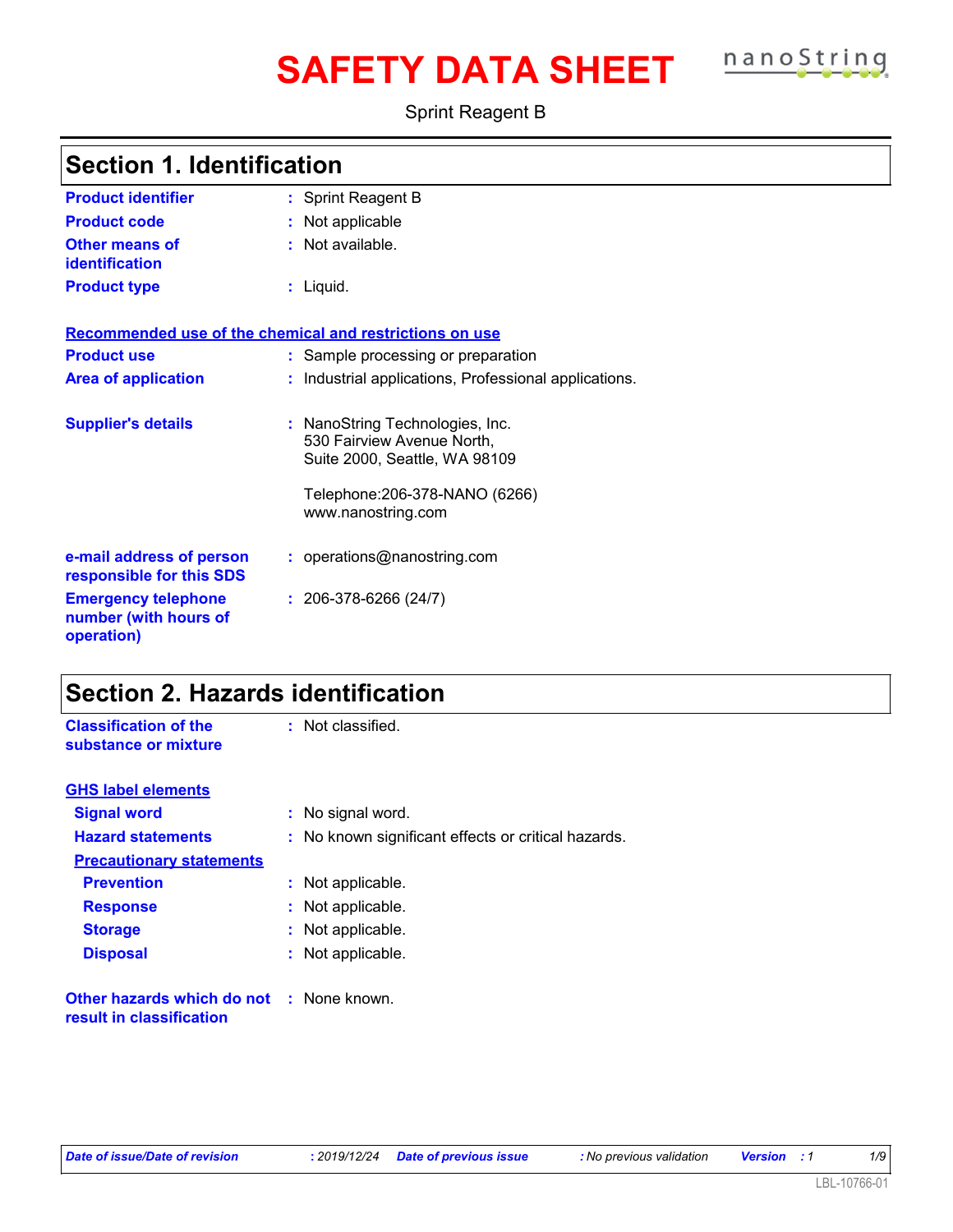### **Section 3. Composition/information on ingredients**

| <b>Substance/mixture</b> | : Mixture        |
|--------------------------|------------------|
| <b>Other means of</b>    | : Not available. |
| identification           |                  |

#### **CAS number/other identifiers**

| <b>CAS number</b> | : Not applicable. |
|-------------------|-------------------|
| <b>EC</b> number  | : Mixture.        |

**There are no ingredients present which, within the current knowledge of the supplier and in the concentrations applicable, are classified as hazardous to health or the environment and hence require reporting in this section.**

**Occupational exposure limits, if available, are listed in Section 8.**

### **Section 4. First aid measures**

#### **Description of necessary first aid measures**

| <b>Eye contact</b>  | : Immediately flush eyes with plenty of water, occasionally lifting the upper and lower<br>eyelids. Check for and remove any contact lenses. Get medical attention if irritation<br>occurs.                                                                                                                                                               |
|---------------------|-----------------------------------------------------------------------------------------------------------------------------------------------------------------------------------------------------------------------------------------------------------------------------------------------------------------------------------------------------------|
| <b>Inhalation</b>   | : Remove victim to fresh air and keep at rest in a position comfortable for breathing.<br>Get medical attention if symptoms occur.                                                                                                                                                                                                                        |
| <b>Skin contact</b> | : Flush contaminated skin with plenty of water. Remove contaminated clothing and<br>shoes. Get medical attention if symptoms occur.                                                                                                                                                                                                                       |
| <b>Ingestion</b>    | : Wash out mouth with water. Remove victim to fresh air and keep at rest in a<br>position comfortable for breathing. If material has been swallowed and the exposed<br>person is conscious, give small quantities of water to drink. Do not induce vomiting<br>unless directed to do so by medical personnel. Get medical attention if symptoms<br>occur. |

#### **Most important symptoms/effects, acute and delayed**

| <b>Potential acute health effects</b> |                                                                                                                                |
|---------------------------------------|--------------------------------------------------------------------------------------------------------------------------------|
| Eye contact                           | : No known significant effects or critical hazards.                                                                            |
| <b>Inhalation</b>                     | : No known significant effects or critical hazards.                                                                            |
| <b>Skin contact</b>                   | : No known significant effects or critical hazards.                                                                            |
| <b>Ingestion</b>                      | : No known significant effects or critical hazards.                                                                            |
| <b>Over-exposure signs/symptoms</b>   |                                                                                                                                |
| Eye contact                           | : No specific data.                                                                                                            |
| <b>Inhalation</b>                     | : No specific data.                                                                                                            |
| <b>Skin contact</b>                   | : No specific data.                                                                                                            |
| <b>Ingestion</b>                      | : No specific data.                                                                                                            |
|                                       | Indication of immediate medical attention and special treatment needed, if necessary                                           |
| <b>Notes to physician</b>             | : Treat symptomatically. Contact poison treatment specialist immediately if large<br>quantities have been ingested or inhaled. |
| <b>Specific treatments</b>            | : No specific treatment.                                                                                                       |
| <b>Protection of first-aiders</b>     | : No action shall be taken involving any personal risk or without suitable training.                                           |

#### **See toxicological information (Section 11)**

| Date of issue/Date of revision | : 2019/12/24 Date of previous issue | No previous validation Version : 1 |  | 2/S |
|--------------------------------|-------------------------------------|------------------------------------|--|-----|
|                                |                                     |                                    |  |     |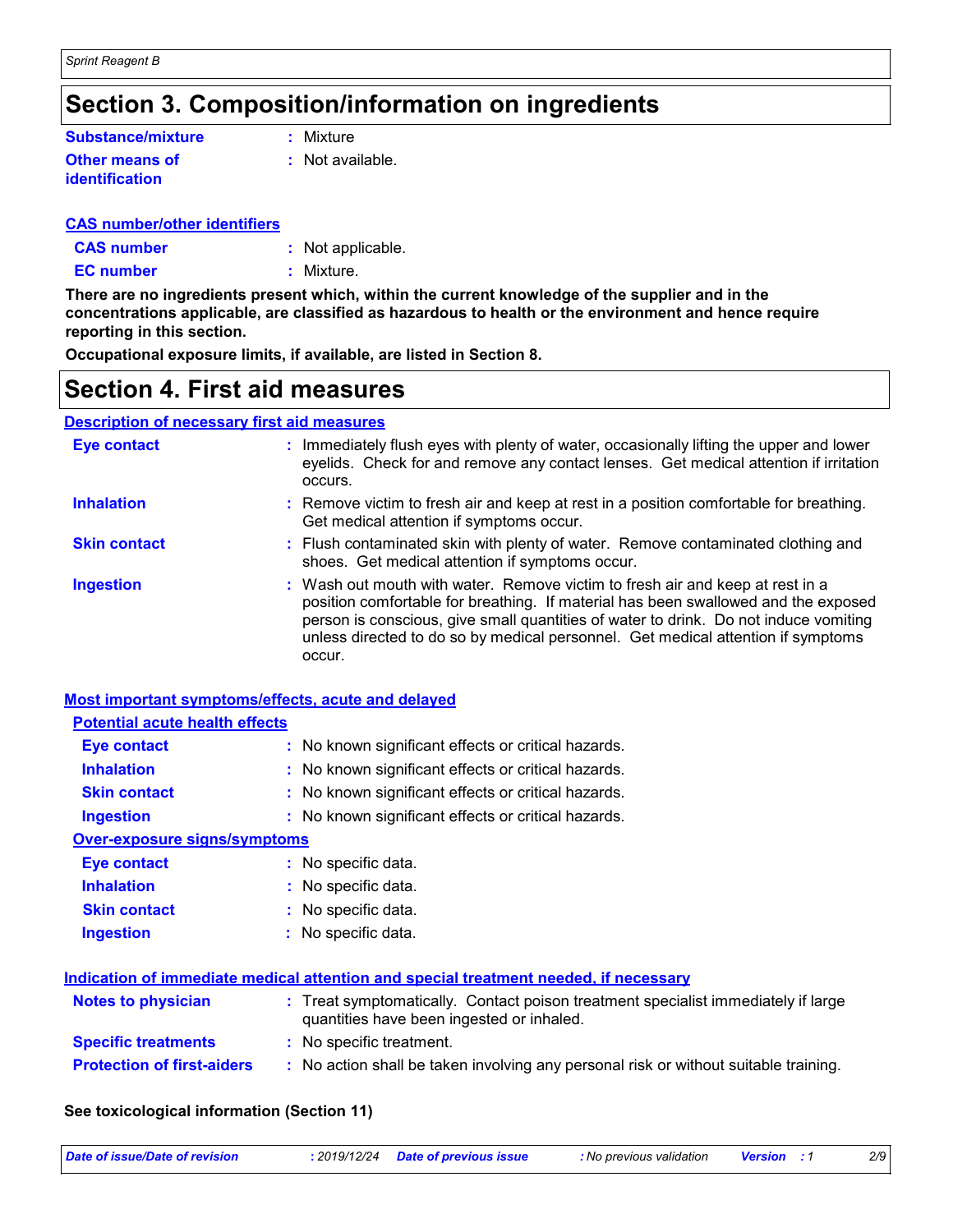### **Section 5. Firefighting measures**

| <b>Extinguishing media</b>                               |                                                                                                                                                                                                     |
|----------------------------------------------------------|-----------------------------------------------------------------------------------------------------------------------------------------------------------------------------------------------------|
| <b>Suitable extinguishing</b><br>media                   | : Use an extinguishing agent suitable for the surrounding fire.                                                                                                                                     |
| <b>Unsuitable extinguishing</b><br>media                 | : Do not use water jet.                                                                                                                                                                             |
| <b>Specific hazards arising</b><br>from the chemical     | : In a fire or if heated, a pressure increase will occur and the container may burst.                                                                                                               |
| <b>Hazardous thermal</b><br>decomposition products       | : No specific data.                                                                                                                                                                                 |
| <b>Special protective actions</b><br>for fire-fighters   | : Promptly isolate the scene by removing all persons from the vicinity of the incident if<br>there is a fire. No action shall be taken involving any personal risk or without<br>suitable training. |
| <b>Special protective</b><br>equipment for fire-fighters | : Fire-fighters should wear appropriate protective equipment and self-contained<br>breathing apparatus (SCBA) with a full face-piece operated in positive pressure<br>mode.                         |

### **Section 6. Accidental release measures**

|                                                      | Personal precautions, protective equipment and emergency procedures                                                                                                                                                                                                                                                                                                                                                                                                                                                                                                                         |
|------------------------------------------------------|---------------------------------------------------------------------------------------------------------------------------------------------------------------------------------------------------------------------------------------------------------------------------------------------------------------------------------------------------------------------------------------------------------------------------------------------------------------------------------------------------------------------------------------------------------------------------------------------|
| For non-emergency<br>personnel                       | : No action shall be taken involving any personal risk or without suitable training.<br>Evacuate surrounding areas. Keep unnecessary and unprotected personnel from<br>entering. Do not touch or walk through spilt material. Put on appropriate personal<br>protective equipment.                                                                                                                                                                                                                                                                                                          |
|                                                      | For emergency responders : If specialised clothing is required to deal with the spillage, take note of any<br>information in Section 8 on suitable and unsuitable materials. See also the<br>information in "For non-emergency personnel".                                                                                                                                                                                                                                                                                                                                                  |
| <b>Environmental precautions</b>                     | : Avoid dispersal of spilt material and runoff and contact with soil, waterways, drains<br>and sewers. Inform the relevant authorities if the product has caused environmental<br>pollution (sewers, waterways, soil or air).                                                                                                                                                                                                                                                                                                                                                               |
| Methods and material for containment and cleaning up |                                                                                                                                                                                                                                                                                                                                                                                                                                                                                                                                                                                             |
| <b>Small spill</b>                                   | : Stop leak if without risk. Move containers from spill area. Dilute with water and mop<br>up if water-soluble. Alternatively, or if water-insoluble, absorb with an inert dry<br>material and place in an appropriate waste disposal container. Dispose of via a<br>licensed waste disposal contractor.                                                                                                                                                                                                                                                                                    |
| <b>Large spill</b>                                   | : Stop leak if without risk. Move containers from spill area. Prevent entry into sewers,<br>water courses, basements or confined areas. Wash spillages into an effluent<br>treatment plant or proceed as follows. Contain and collect spillage with non-<br>combustible, absorbent material e.g. sand, earth, vermiculite or diatomaceous earth<br>and place in container for disposal according to local regulations (see Section 13).<br>Dispose of via a licensed waste disposal contractor. Note: see Section 1 for<br>emergency contact information and Section 13 for waste disposal. |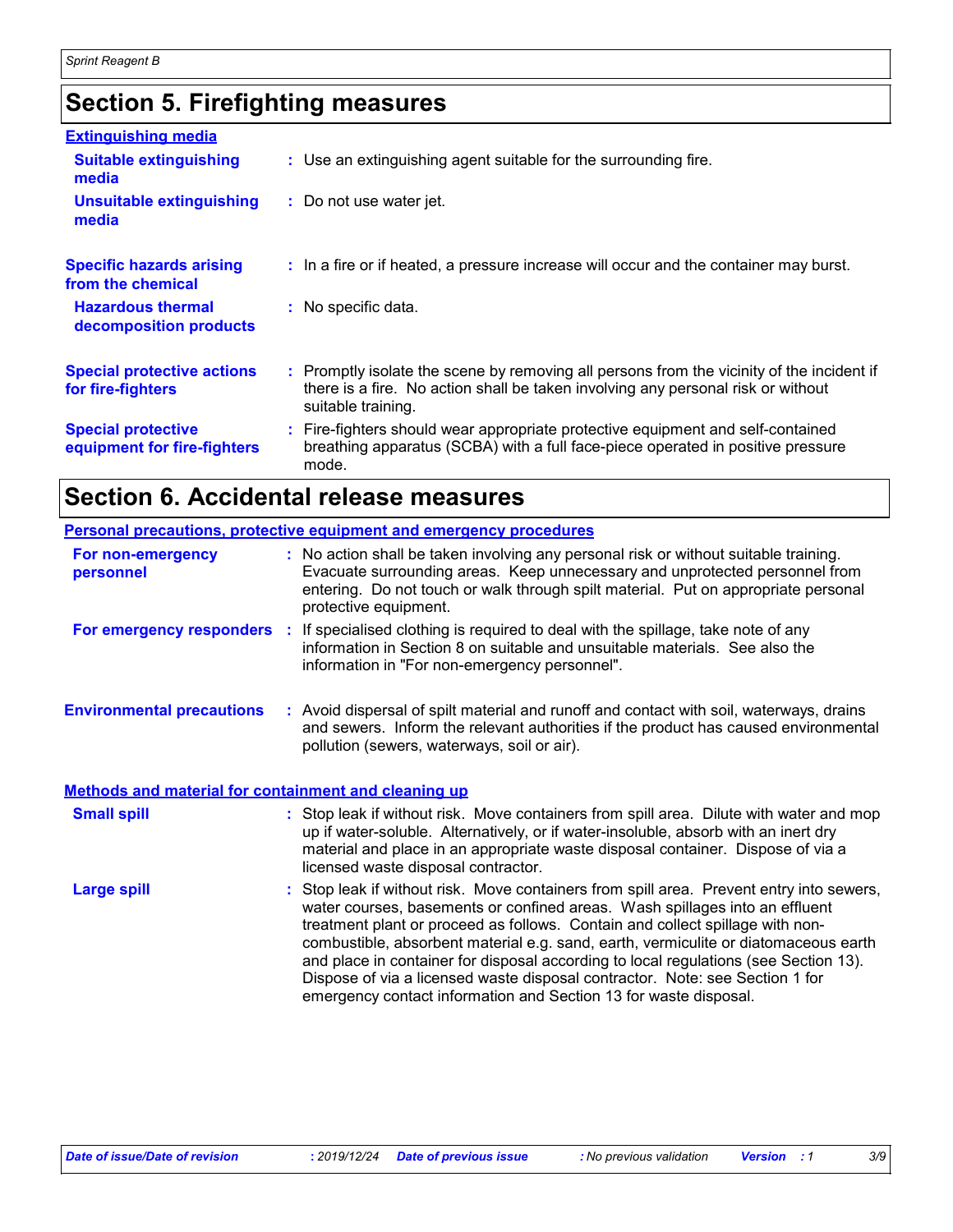### **Section 7. Handling and storage**

#### **Precautions for safe handling**

| <b>Protective measures</b><br><b>Advice on general</b><br>occupational hygiene   | : Put on appropriate personal protective equipment (see Section 8).<br>: Eating, drinking and smoking should be prohibited in areas where this material is<br>handled, stored and processed. Workers should wash hands and face before<br>eating, drinking and smoking. Remove contaminated clothing and protective<br>equipment before entering eating areas. See also Section 8 for additional<br>information on hygiene measures.                                       |
|----------------------------------------------------------------------------------|----------------------------------------------------------------------------------------------------------------------------------------------------------------------------------------------------------------------------------------------------------------------------------------------------------------------------------------------------------------------------------------------------------------------------------------------------------------------------|
| <b>Conditions for safe storage,</b><br>including any<br><b>incompatibilities</b> | : Store in accordance with local regulations. Keep container tightly closed and store at<br>recommended temperature. Keep container tightly closed and sealed until ready for<br>use. Containers that have been opened must be carefully resealed and kept upright<br>to prevent leakage. Do not store in unlabelled containers. Use appropriate<br>containment to avoid environmental contamination. See Section 10 for incompatible<br>materials before handling or use. |

### **Section 8. Exposure controls/personal protection**

#### **Control parameters**

#### **Occupational exposure limits**

No exposure limit value known.

| <b>Appropriate engineering</b><br><b>controls</b> | : Good general ventilation should be sufficient to control worker exposure to airborne<br>contaminants.                                                                                                                                                                                                                                                                                           |  |
|---------------------------------------------------|---------------------------------------------------------------------------------------------------------------------------------------------------------------------------------------------------------------------------------------------------------------------------------------------------------------------------------------------------------------------------------------------------|--|
| <b>Environmental exposure</b><br>controls         | : Emissions from ventilation or work process equipment should be checked to ensure<br>they comply with the requirements of environmental protection legislation. In some<br>cases, fume scrubbers, filters or engineering modifications to the process<br>equipment will be necessary to reduce emissions to acceptable levels.                                                                   |  |
| <b>Individual protection measures</b>             |                                                                                                                                                                                                                                                                                                                                                                                                   |  |
| <b>Hygiene measures</b>                           | : Wash hands, forearms and face thoroughly after handling chemical products, before<br>eating, smoking and using the lavatory and at the end of the working period.<br>Appropriate techniques should be used to remove potentially contaminated clothing.<br>Wash contaminated clothing before reusing. Ensure that eyewash stations and<br>safety showers are close to the workstation location. |  |
| <b>Eye/face protection</b>                        | : Safety eyewear complying with an approved standard should be used when a risk<br>assessment indicates this is necessary to avoid exposure to liquid splashes, mists,<br>gases or dusts. If contact is possible, the following protection should be worn,<br>unless the assessment indicates a higher degree of protection: safety glasses with<br>side-shields.                                 |  |
| <b>Skin protection</b>                            |                                                                                                                                                                                                                                                                                                                                                                                                   |  |
| <b>Hand protection</b>                            | : Chemical-resistant, impervious gloves complying with an approved standard should<br>be worn at all times when handling chemical products if a risk assessment indicates<br>this is necessary.                                                                                                                                                                                                   |  |
| <b>Body protection</b>                            | : Personal protective equipment for the body should be selected based on the task<br>being performed and the risks involved and should be approved by a specialist<br>before handling this product.                                                                                                                                                                                               |  |
| <b>Other skin protection</b>                      | : Appropriate footwear and any additional skin protection measures should be<br>selected based on the task being performed and the risks involved and should be<br>approved by a specialist before handling this product.                                                                                                                                                                         |  |
|                                                   |                                                                                                                                                                                                                                                                                                                                                                                                   |  |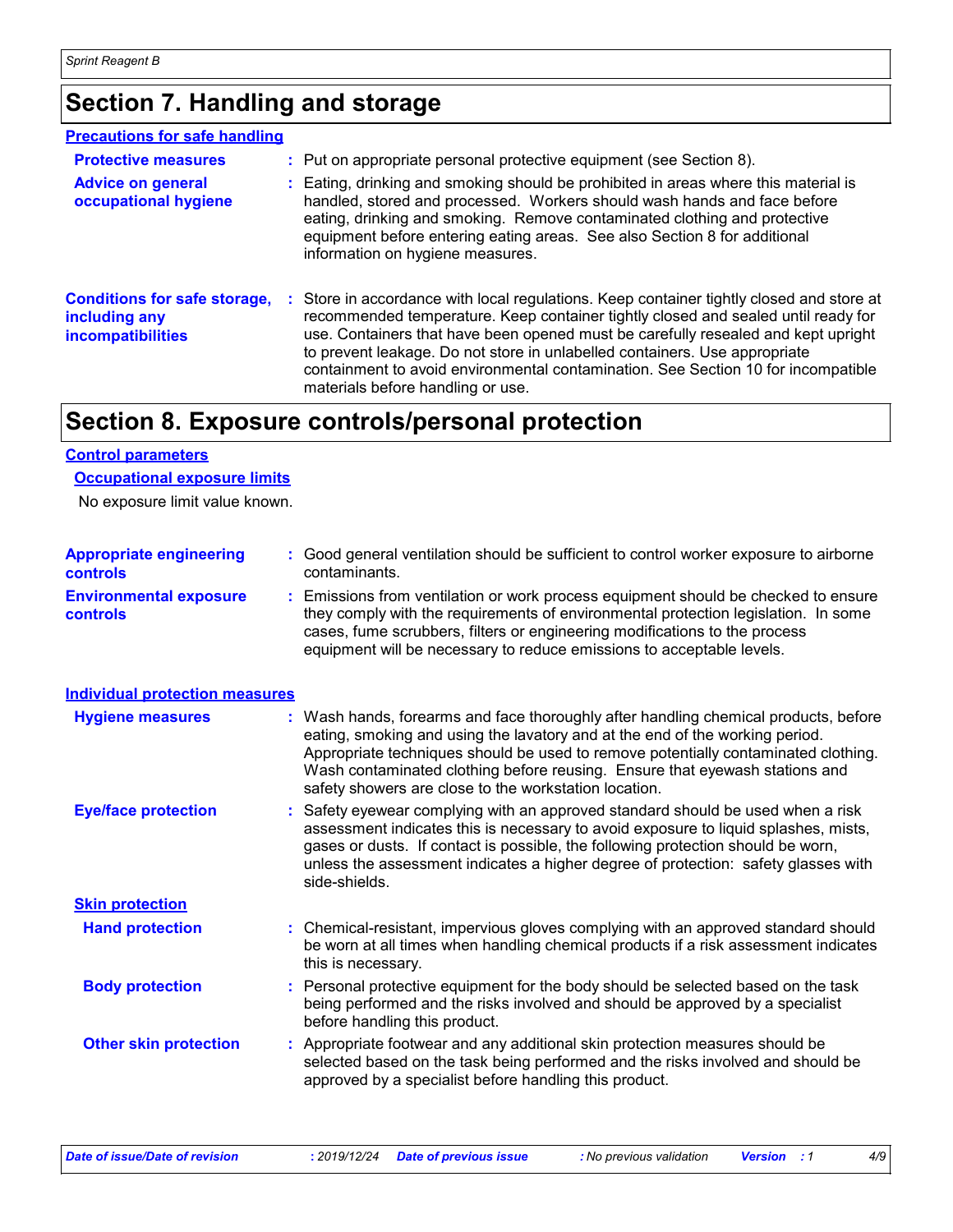### **Section 8. Exposure controls/personal protection**

#### **Respiratory protection :**

Based on the hazard and potential for exposure, select a respirator that meets the appropriate standard or certification. Respirators must be used according to a respiratory protection program to ensure proper fitting, training, and other important aspects of use.

### **Section 9. Physical and chemical properties and safety characteristics**

| <b>Appearance</b>                                     |                                                                        |
|-------------------------------------------------------|------------------------------------------------------------------------|
| <b>Physical state</b>                                 | $:$ Liquid.                                                            |
| <b>Colour</b>                                         | : Not available.                                                       |
| <b>Odour</b>                                          | Odourless.                                                             |
| <b>Odour threshold</b>                                | : Not available.                                                       |
| рH                                                    | : 7                                                                    |
| <b>Melting point/freezing point</b>                   | : Not available.                                                       |
| <b>Boiling point</b>                                  | $:$ Not available.                                                     |
| <b>Flash point</b>                                    | $:$ Not available.                                                     |
| <b>Evaporation rate</b>                               | : Not available.                                                       |
| <b>Flammability</b>                                   | : Not applicable.                                                      |
| Lower and upper explosion<br>limit/flammability limit | $:$ Not available.                                                     |
| <b>Vapour pressure</b>                                | $:$ Not available.                                                     |
| <b>Relative vapour density</b>                        | : Not available.                                                       |
| <b>Relative density</b>                               | : Not available.                                                       |
| <b>Solubility</b>                                     | : Easily soluble in the following materials: cold water and hot water. |
| <b>Partition coefficient: n-</b><br>octanol/water     | : Not available.                                                       |
| <b>Auto-ignition temperature</b>                      | $:$ Not available.                                                     |
| <b>Decomposition temperature</b>                      | : Not available.                                                       |
| <b>Viscosity</b>                                      | Not available.                                                         |
| Flow time (ISO 2431)                                  | : Not available.                                                       |

### **Section 10. Stability and reactivity**

| <b>Reactivity</b>                            | : No specific test data related to reactivity available for this product or its ingredients.                                                                                 |  |  |  |  |  |
|----------------------------------------------|------------------------------------------------------------------------------------------------------------------------------------------------------------------------------|--|--|--|--|--|
| <b>Chemical stability</b>                    | : The product is stable.                                                                                                                                                     |  |  |  |  |  |
| <b>Possibility of hazardous</b><br>reactions | : Under normal conditions of storage and use, hazardous reactions will not occur.<br>Under normal conditions of storage and use, hazardous polymerisation will not<br>occur. |  |  |  |  |  |
| <b>Conditions to avoid</b>                   | No specific data.                                                                                                                                                            |  |  |  |  |  |
| <b>Incompatible materials</b>                | : Reactive or incompatible with the following materials: oxidizing materials.                                                                                                |  |  |  |  |  |
| Date of issue/Date of revision               | 5/9<br>: 2019/12/24<br><b>Date of previous issue</b><br>: No previous validation<br><b>Version</b><br>: 1                                                                    |  |  |  |  |  |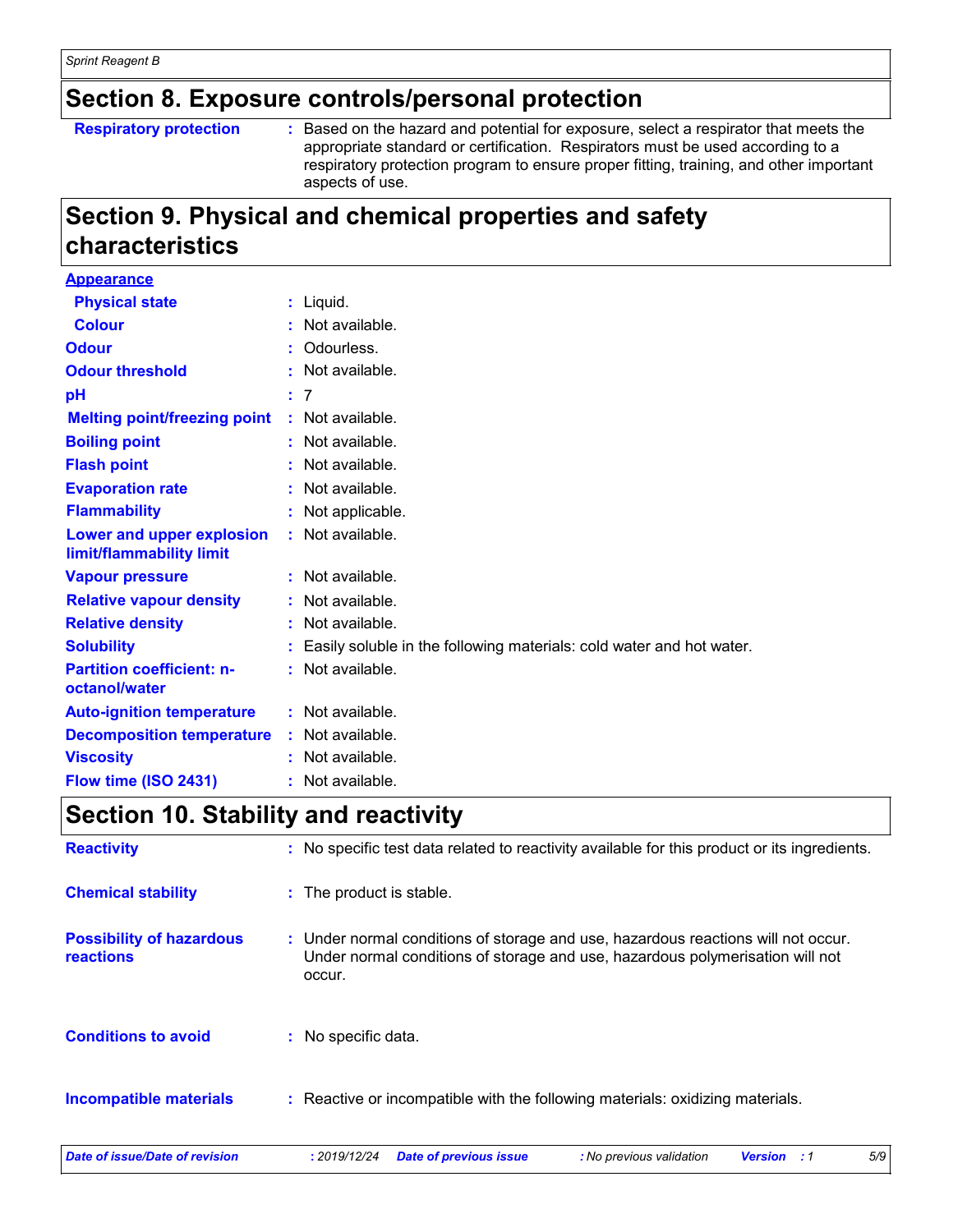### **Section 10. Stability and reactivity**

**Hazardous decomposition products**

Under normal conditions of storage and use, hazardous decomposition products **:** should not be produced.

### **Section 11. Toxicological information**

| <b>Information on toxicological effects</b>               |   |                                                                              |
|-----------------------------------------------------------|---|------------------------------------------------------------------------------|
| <b>Acute toxicity</b>                                     |   |                                                                              |
| <b>Conclusion/Summary</b>                                 |   | $:$ Not available.                                                           |
| <b>Irritation/Corrosion</b>                               |   |                                                                              |
| <b>Conclusion/Summary</b>                                 |   |                                                                              |
| <b>Skin</b>                                               |   | : Not available.                                                             |
| <b>Eyes</b>                                               |   | : Not available.                                                             |
| <b>Respiratory</b>                                        |   | : Not available.                                                             |
| <b>Sensitisation</b>                                      |   |                                                                              |
| <b>Conclusion/Summary</b>                                 |   |                                                                              |
| <b>Skin</b>                                               |   | : Not available.                                                             |
| <b>Respiratory</b>                                        |   | : Not available.                                                             |
| <b>Mutagenicity</b>                                       |   |                                                                              |
| <b>Conclusion/Summary</b>                                 |   | : Not available.                                                             |
| <b>Carcinogenicity</b>                                    |   |                                                                              |
| <b>Conclusion/Summary</b>                                 |   | : Not available.                                                             |
| <b>Reproductive toxicity</b>                              |   |                                                                              |
| <b>Conclusion/Summary</b>                                 |   | : Not available.                                                             |
| <b>Teratogenicity</b>                                     |   |                                                                              |
| <b>Conclusion/Summary</b>                                 |   | : Not available.                                                             |
| <b>Specific target organ toxicity (single exposure)</b>   |   |                                                                              |
| Not available.                                            |   |                                                                              |
| <b>Specific target organ toxicity (repeated exposure)</b> |   |                                                                              |
| Not available.                                            |   |                                                                              |
|                                                           |   |                                                                              |
| <b>Aspiration hazard</b><br>Not available.                |   |                                                                              |
|                                                           |   |                                                                              |
|                                                           |   |                                                                              |
| Information on likely routes : Not available.             |   |                                                                              |
| of exposure                                               |   |                                                                              |
| <b>Potential acute health effects</b>                     |   |                                                                              |
| <b>Eye contact</b>                                        | ÷ | No known significant effects or critical hazards.                            |
| <b>Inhalation</b>                                         |   | No known significant effects or critical hazards.                            |
| <b>Skin contact</b>                                       |   | No known significant effects or critical hazards.                            |
| <b>Ingestion</b>                                          |   | No known significant effects or critical hazards.                            |
|                                                           |   | Symptoms related to the physical, chemical and toxicological characteristics |
| <b>Eye contact</b>                                        | t | No specific data.                                                            |
| <b>Inhalation</b>                                         |   | No specific data.                                                            |
|                                                           |   |                                                                              |

*Date of issue/Date of revision* **:** *2019/12/24 Date of previous issue : No previous validation Version : 1 6/9*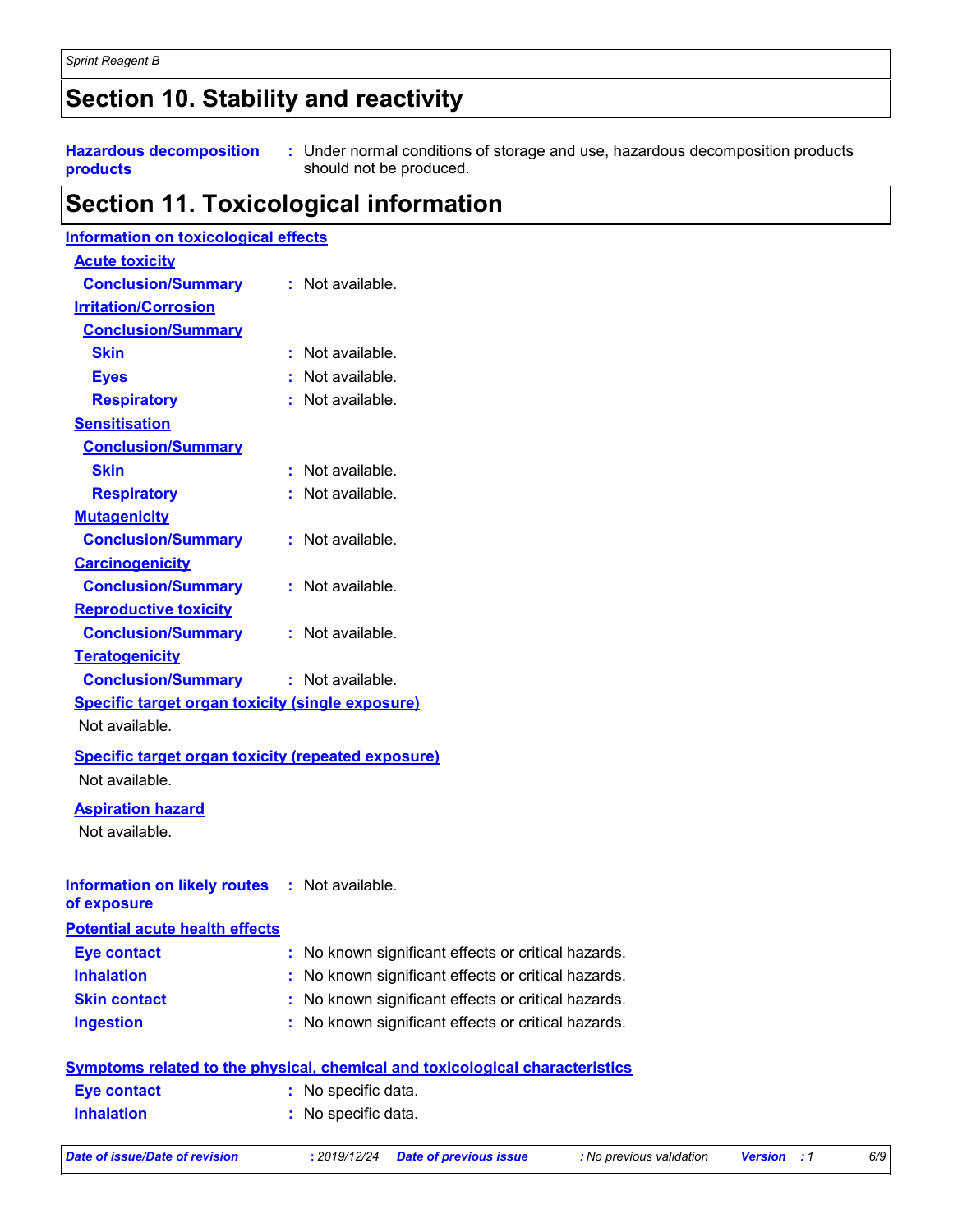## **Section 11. Toxicological information**

| <b>Skin contact</b>                               | : No specific data.                                                                        |  |
|---------------------------------------------------|--------------------------------------------------------------------------------------------|--|
| <b>Ingestion</b>                                  | : No specific data.                                                                        |  |
|                                                   |                                                                                            |  |
|                                                   | Delayed and immediate effects as well as chronic effects from short and long-term exposure |  |
| <b>Short term exposure</b>                        |                                                                                            |  |
| <b>Potential immediate</b><br>effects             | $\therefore$ Not available.                                                                |  |
| <b>Potential delayed effects</b>                  | : Not available.                                                                           |  |
| <b>Long term exposure</b>                         |                                                                                            |  |
| <b>Potential immediate</b><br>effects             | : Not available.                                                                           |  |
| <b>Potential delayed effects : Not available.</b> |                                                                                            |  |
| <b>Potential chronic health effects</b>           |                                                                                            |  |
| <b>Conclusion/Summary</b>                         | : Not available.                                                                           |  |
| <b>General</b>                                    | : No known significant effects or critical hazards.                                        |  |
| <b>Carcinogenicity</b>                            | : No known significant effects or critical hazards.                                        |  |
| <b>Mutagenicity</b>                               | : No known significant effects or critical hazards.                                        |  |
| <b>Teratogenicity</b>                             | : No known significant effects or critical hazards.                                        |  |
| <b>Developmental effects</b>                      | : No known significant effects or critical hazards.                                        |  |
| <b>Fertility effects</b>                          | : No known significant effects or critical hazards.                                        |  |
|                                                   |                                                                                            |  |

#### **Numerical measures of toxicity**

#### **Acute toxicity estimates**

Not available.

### **Section 12. Ecological information**

| <b>Toxicity</b><br><b>Conclusion/Summary</b>                                       | $:$ Not available.                                  |
|------------------------------------------------------------------------------------|-----------------------------------------------------|
| <b>Persistence and degradability</b><br><b>Conclusion/Summary</b>                  | $:$ Not available.                                  |
| <b>Bioaccumulative potential</b><br>Not available.                                 |                                                     |
| <b>Mobility in soil</b><br><b>Soil/water partition</b><br><b>coefficient (Koc)</b> | $:$ Not available.                                  |
| Other adverse effects                                                              | : No known significant effects or critical hazards. |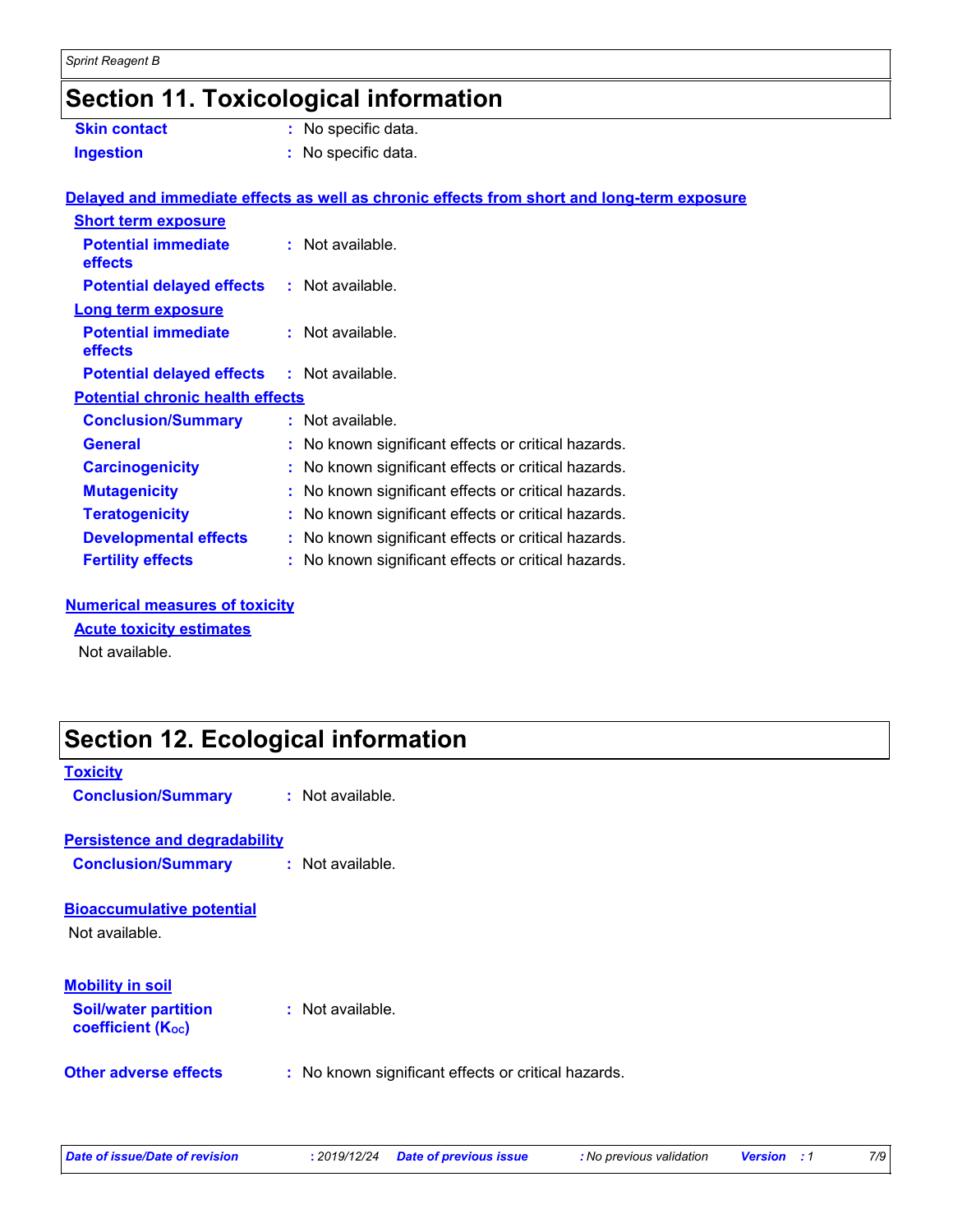### **Section 13. Disposal considerations**

**Disposal methods :**

The generation of waste should be avoided or minimised wherever possible. Disposal of this product, solutions and any by-products should at all times comply with the requirements of environmental protection and waste disposal legislation and any regional local authority requirements. Dispose of surplus and nonrecyclable products via a licensed waste disposal contractor. Waste should not be disposed of untreated to the sewer unless fully compliant with the requirements of all authorities with jurisdiction. Waste packaging should be recycled. Incineration or landfill should only be considered when recycling is not feasible. This material and its container must be disposed of in a safe way. Empty containers or liners may retain some product residues. Avoid dispersal of spilt material and runoff and contact with soil, waterways, drains and sewers.

#### **Section 14. Transport information**

|                                      | <b>UN</b>                | <b>IMDG</b>              | <b>IATA</b>    |
|--------------------------------------|--------------------------|--------------------------|----------------|
| <b>UN number</b>                     | Not regulated.           | Not regulated.           | Not regulated. |
| <b>UN proper</b><br>shipping name    | $\qquad \qquad$          |                          |                |
| <b>Transport hazard</b><br>class(es) | $\overline{\phantom{a}}$ | $\overline{\phantom{0}}$ |                |
| <b>Packing group</b>                 | $\overline{\phantom{a}}$ | $\overline{\phantom{0}}$ | -              |
| <b>Environmental</b><br>hazards      | No.                      | No.                      | No.            |

**Special precautions for user Transport within user's premises:** always transport in closed containers that are **:** upright and secure. Ensure that persons transporting the product know what to do in the event of an accident or spillage.

**Transport in bulk according :** Not available. **to Annex II of Marpol and the IBC Code**

### **Section 15. Regulatory information**

#### **International regulations**

**Chemical Weapon Convention List Schedules I, II & III Chemicals** Not listed.

**Montreal Protocol (Annexes A, B, C, E)**

Not listed.

**Stockholm Convention on Persistent Organic Pollutants** Not listed.

**Rotterdam Convention on Prior Informed Consent (PIC)**

Not listed.

#### **UNECE Aarhus Protocol on POPs and Heavy Metals**

*Date of issue/Date of revision* **:** *2019/12/24 Date of previous issue : No previous validation Version : 1 8/9*